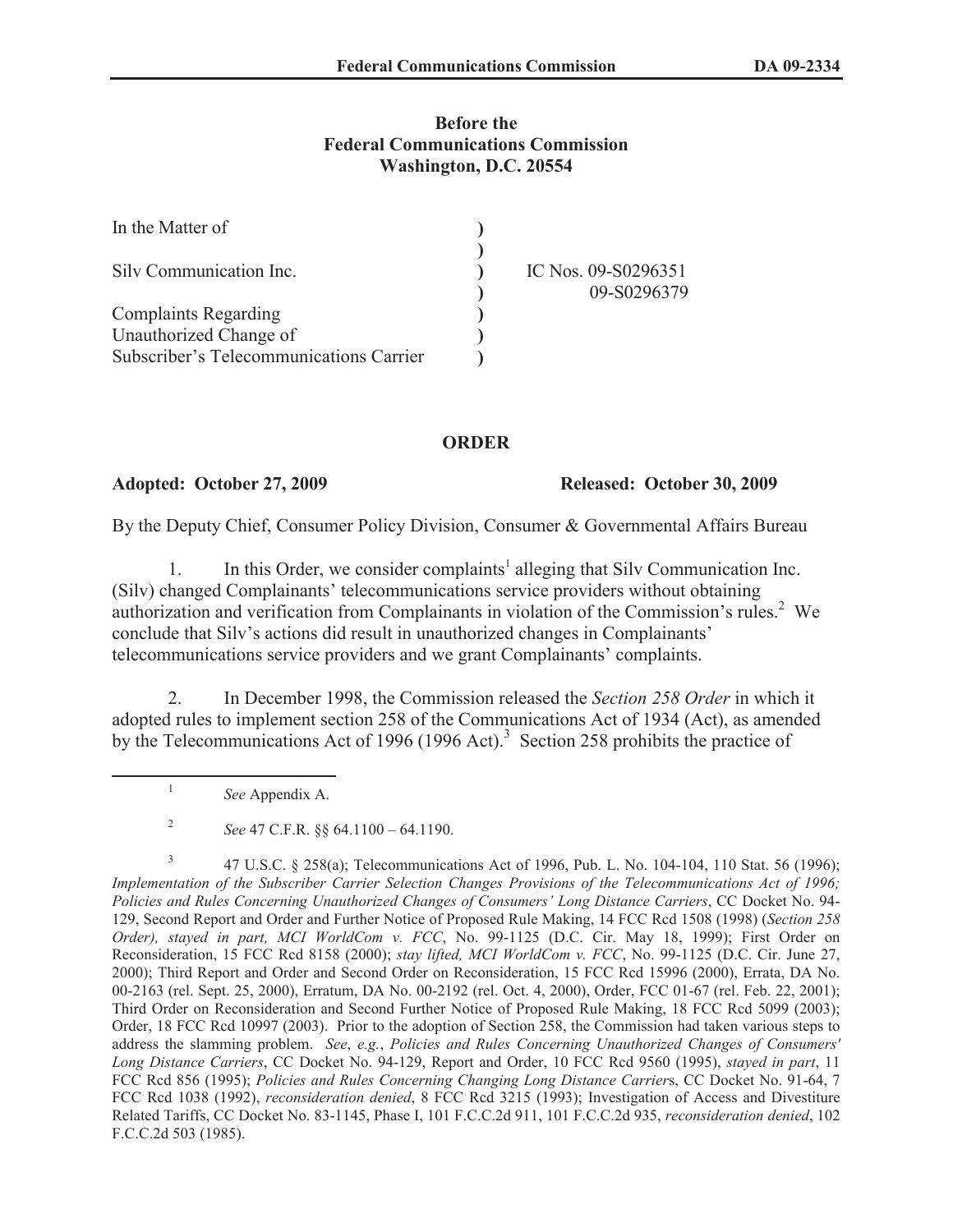"slamming," the submission or execution of an unauthorized change in a subscriber's selection of a provider of telephone exchange service or telephone toll service.<sup>4</sup> In the *Section 258 Order*, the Commission adopted aggressive new rules designed to take the profit out of slamming, broadened the scope of the slamming rules to encompass all carriers, and modified its existing requirements for the authorization and verification of preferred carrier changes. The rules require, among other things, that a carrier receive individual subscriber consent before a carrier change may occur.<sup>5</sup> Pursuant to section 258, carriers are absolutely barred from changing a customer's preferred local or long distance carrier without first complying with one of the Commission's verification procedures.<sup>6</sup> Specifically, a carrier must: (1) obtain the subscriber's written or electronically signed authorization in a format that meets the requirements of section 64.1130; (2) obtain confirmation from the subscriber via a toll-free number provided exclusively for the purpose of confirming orders electronically; or (3) utilize an independent third party to verify the subscriber's order.

3. The Commission also has adopted liability rules. These rules require the carrier to absolve the subscriber where the subscriber has not paid his or her bill. In that context, if the subscriber has not already paid charges to the unauthorized carrier, the subscriber is absolved of liability for charges imposed by the unauthorized carrier for service provided during the first 30 days after the unauthorized change.<sup>8</sup> Where the subscriber has paid charges to the unauthorized carrier, the Commission's rules require that the unauthorized carrier pay 150% of those charges to the authorized carrier, and the authorized carrier shall refund or credit to the subscriber 50% of all charges paid by the subscriber to the unauthorized carrier.<sup>9</sup> Carriers should note that our actions in this order do not preclude the Commission from taking additional action, if warranted, pursuant to Section 503 of the Act.<sup>10</sup>

4. We received Complainants' complaints alleging that Complainants' telecommunications service providers had been changed to Silv without Complainants' authorization.<sup>11</sup> Pursuant to Sections 1.719 and 64.1150 of our rules,<sup>12</sup> we notified Silv of the

4 47 U.S.C. § 258(a).

5 *See* 47 C.F.R. § 64.1120.

6 47 U.S.C. § 258(a).

7 *See* 47 C.F.R. § 64.1120(c). Section 64.1130 details the requirements for letter of agency form and content for written or electronically signed authorizations. 47 C.F.R. § 64.1130.

8 *See* 47 C.F.R. §§ 64.1140, 64.1160. Any charges imposed by the unauthorized carrier on the subscriber for service provided after this 30-day period shall be paid by the subscriber to the authorized carrier at the rates the subscriber was paying to the authorized carrier at the time of the unauthorized change. *Id.*

9 *See* 47 C.F.R. §§ 64.1140, 64.1170.

<sup>10</sup> *See* 47 U.S.C. § 503.

<sup>11</sup> *See* Appendix A.

<sup>12</sup> 47 C.F.R. § 1.719 (Commission procedure for informal complaints filed pursuant to Section 258 of the Act); 47 C.F.R. § 64.1150 (procedures for resolution of unauthorized changes in preferred carrier).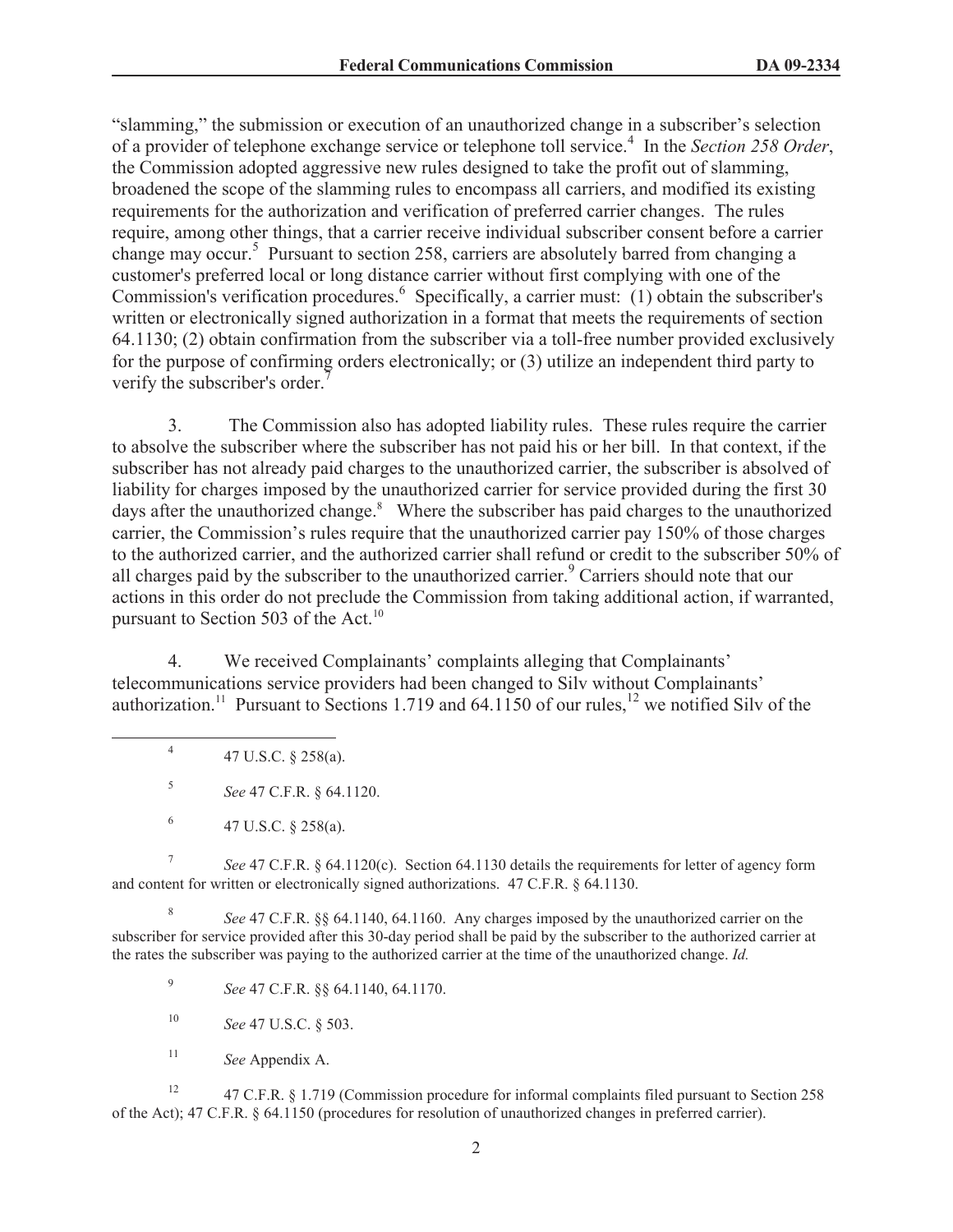complaints and Silv responded.<sup>13</sup> Silv states that authorizations were received and confirmed through third party verifications (TPVs). We have reviewed the TPVs submitted by Silv with its responses and find that, in each case, the verifier failed to convey that long distance calls include all international calls. We conclude that Silv did not provide clear and convincing evidence of valid authorized carrier changes by Complainants.<sup>14</sup> Therefore, we find that Silv's actions resulted in unauthorized changes in Complainants' telecommunications service providers and we discuss Silv's liability below.<sup>15</sup>

5. Silv must remove all charges incurred for service provided to Complainants for the first thirty days after the alleged unauthorized change in accordance with the Commission's liability rules.<sup>16</sup> We have determined that Complainants are entitled to absolution for the charges incurred during the first thirty days after the unauthorized change occurred and that neither the Complainants authorized carrier nor Silv may pursue any collection against Complainants for those charges.<sup>17</sup> Any charges imposed by Silv on the subscribers for service provided after this 30-day period shall be paid by the subscribers to the authorized carrier at the rates the subscribers were paying to the authorized carriers at the time of unauthorized change of telecommunications service provider.<sup>18</sup>

6. Accordingly, IT IS ORDERED that, pursuant to Section 258 of the Communications Act of 1934, as amended, 47 U.S.C. § 258, and Sections 0.141, 0.361 and 1.719 of the Commission's rules, 47 C.F.R. §§ 0.141, 0.361, 1.719, the complaints filed against Silv ARE GRANTED.

7. IT IS FURTHER ORDERED that, pursuant to section 64.1170(d) of the Commission's rules, 47 C.F.R. § 64.1170(d), Complainants are entitled to absolution for the charges incurred during the first thirty days after the unauthorized change occurred and Silv Communications Inc. may not pursue any collection against Complainants for those charges.

<sup>13</sup> *See* Appendix A.

<sup>14</sup> *See* 47 C.F.R. §§ 64.1120(c)(3)(iii).

<sup>&</sup>lt;sup>15</sup> If either Complainant is unsatisfied with the resolution of this complaint, such Complainant may file a formal complaint with the Commission pursuant to Section 1.721 of the Commission's rules, 47 C.F.R. § 1.721. Such filing will be deemed to relate back to the filing date of such Complainant's informal complaint so long as the formal complaint is filed within 45 days from the date this order is mailed or delivered electronically to such Complainant. *See* 47 C.F.R. § 1.719.

<sup>16</sup> *See* 47 C.F.R. § 64.1160(b).

<sup>17</sup> *See* 47 C.F.R. § 64.1160(d).

<sup>18</sup> *See* 47 C.F.R. §§ 64.1140, 64.1160.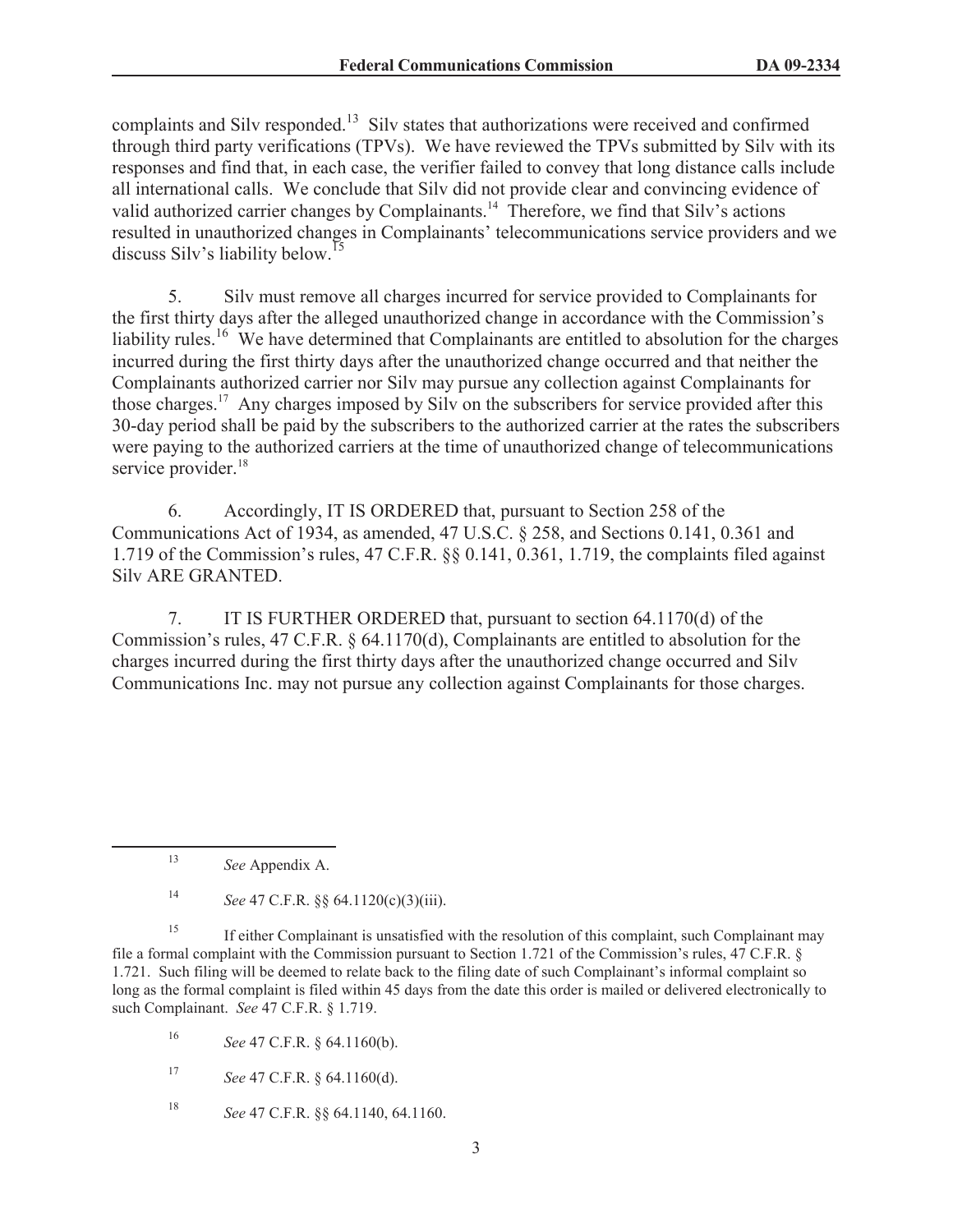8. IT IS FURTHER ORDERED that this Order is effective upon release.

# FEDERAL COMMUNICATIONS COMMISSION

Nancy A. Stevenson Consumer Policy Division Consumer & Governmental Affairs Bureau